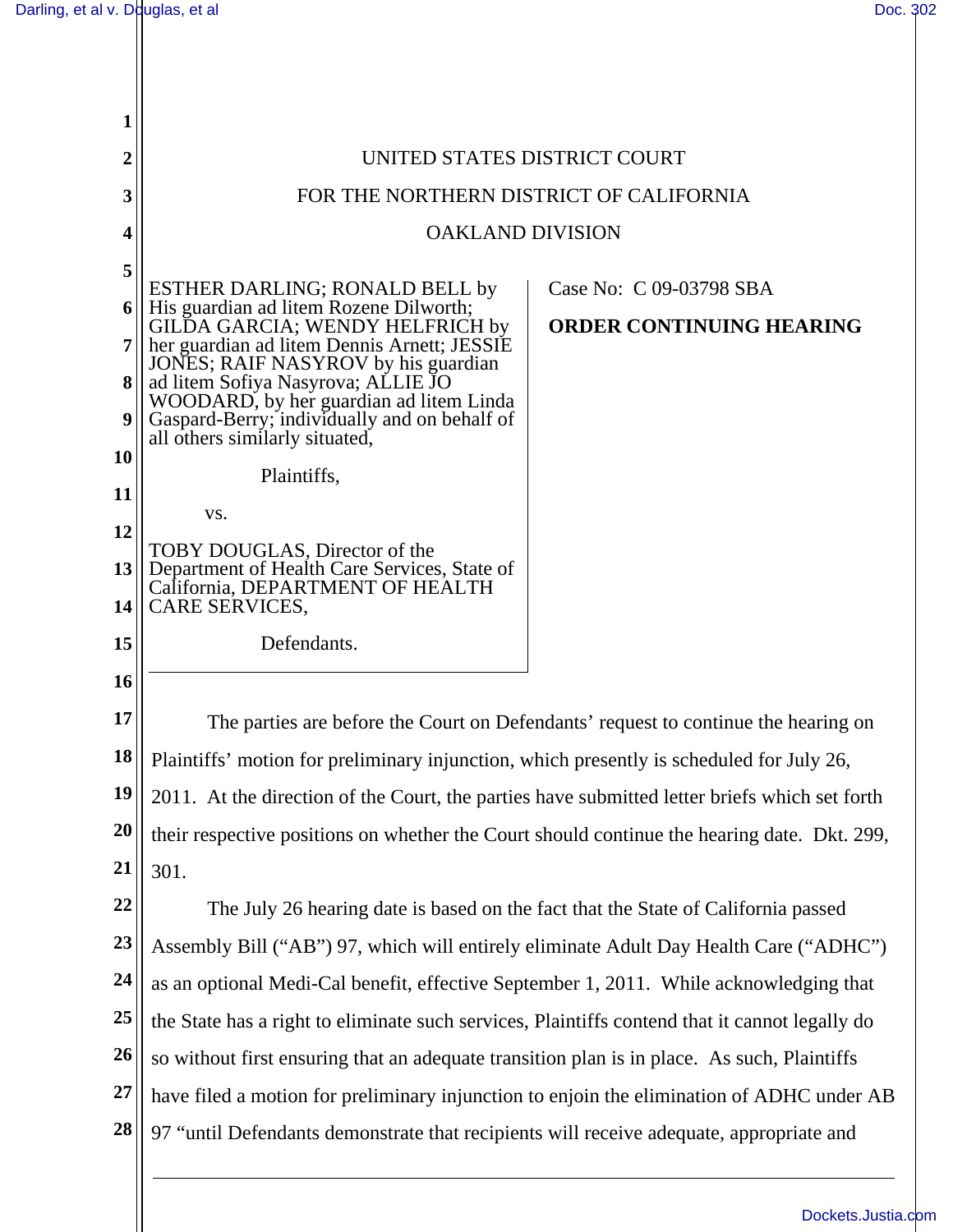**1 2**  uninterrupted replacement services necessary to prevent their institutionalization." Dkt. 225.

**3 4 5 6 7 8 9 10 11 12**  On July 22, 2011, Defendants notified the Court that they have obtained approval from the Centers for Medicare and Medicaid to maintain ADHC as a benefit until at least December 1, 2011. Dkt. 299. Based on that delay, Defendants posit that the adjudication of Plaintiffs' motion would be premature, since the circumstances underlying said motion are likely to change in view of this delay. In particular, Defendants represent that the time extension will "allow the Department to further develop the transition program to ensure that there is a seamless transition of ADHC beneficiaries to alternative services." Dkt. 299 at 2. Plaintiffs oppose continuing the hearing date, claiming that Defendants have made no showing that their allegedly inadequate transition plan will improve prior to December 1, 2011. Dkt. 301.

**13 14 15 16 17 18 19 20 21**  The Court is persuaded that the change in circumstances presents good cause for continuing the July 26 motion hearing date. Since Plaintiffs' motion is based on the assumption that an adequate transition plan will not be in place by termination date of the ADHC benefit, it would be premature for the Court to proceed with Plaintiffs' motion now that the termination date has been delayed until December 1, 2011. Plaintiffs' assertion that Defendants will do nothing to improve their transition plan is speculative. Moreover, even if Defendants fail to change their transition plan, Plaintiffs will be not be prejudiced by the continuance, since their motion for preliminary injunction will be heard prior to December  $1, 2011<sup>1</sup>$  Accordingly,

- **22**
- **23**
- **24 25**

**<sup>26</sup>  27 28**  1 Plaintiffs have requested that, in the event the Court continues the motion, the Court authorize the parties to engage in limited discovery so that they will have current information concerning Defendants' transition efforts. Plaintiffs are granted leave to conduct such limited discovery. Nonetheless, the Court encourages the parties to work cooperatively to provide relevant information to one another without resort to formal discovery, to the extent possible.